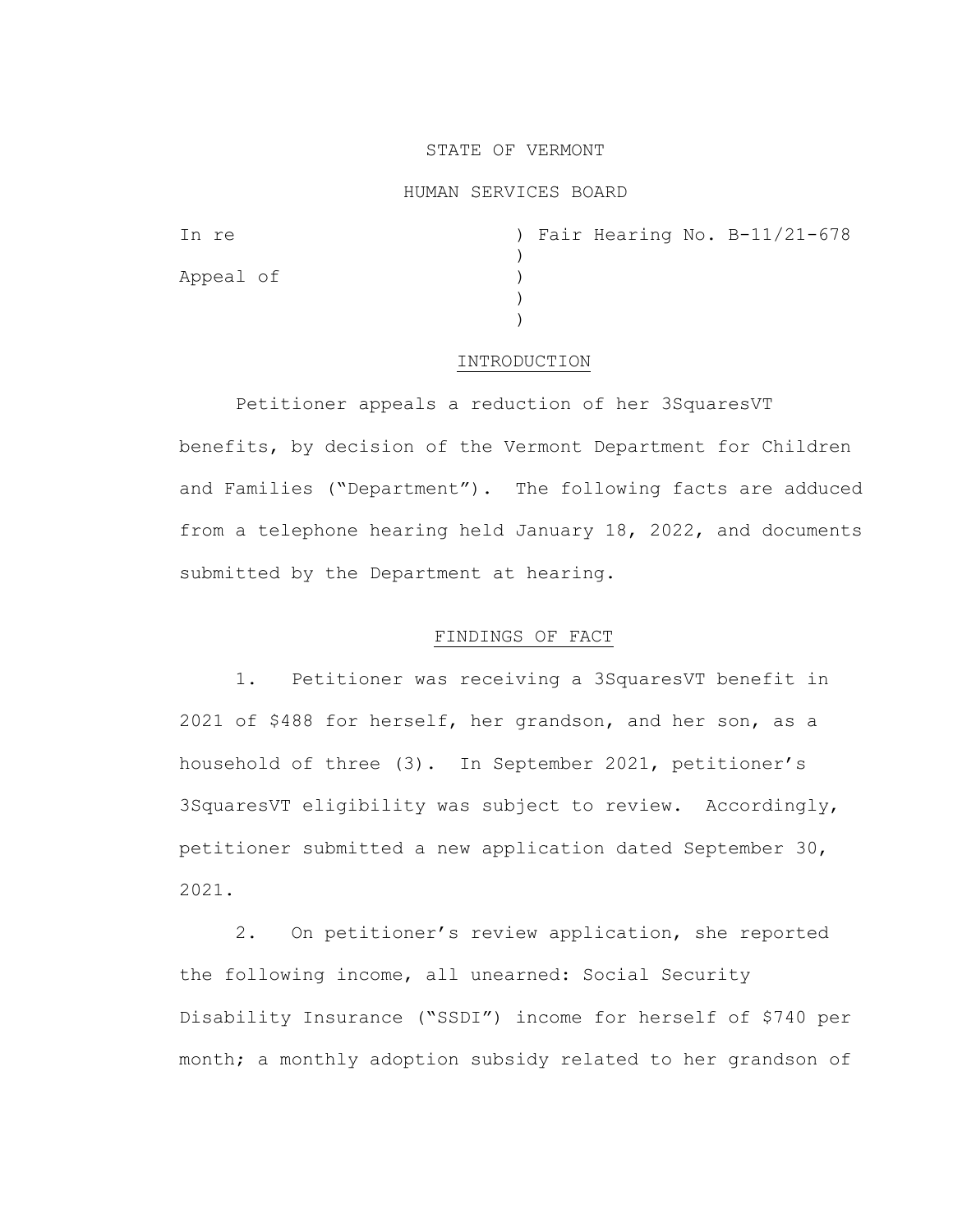\$538; and a monthly long-term disability payment (through an insurance company) of \$558 related to her former employment. Petitioner's son is 18 and is not employed. Petitioner also reported a rental obligation of \$280 per month.

3. The Department indicated at hearing that the above income figures and rental costs were used to calculate petitioner's 3SquaresVT benefit amount, with the exception of the long-term disability payment. With respect to that payment, the Department utilized a bank statement from petitioner showing that the payment was \$558.36 (petitioner report \$558). Together, this would amount to a total of \$1,836.36 per month in unearned income.

4. Following petitioner's submission of her review application, the Department issued a notice of decision on November 1, 2021, with a determination that petitioner had \$1,888.36 in unearned income (a discrepancy with the above figure), a standard deduction of \$177 and a shelter utility deduction of \$299.32, for countable 3SquaresVT income of \$1,412.04. This resulted in a 3SquaresVT benefit of \$234 per month, reduced from \$488 per month. This appeal followed.

5. On appeal, petitioner objects to the inclusion of her long-term disability income, arguing that she has reported it before and it was not counted by the Department.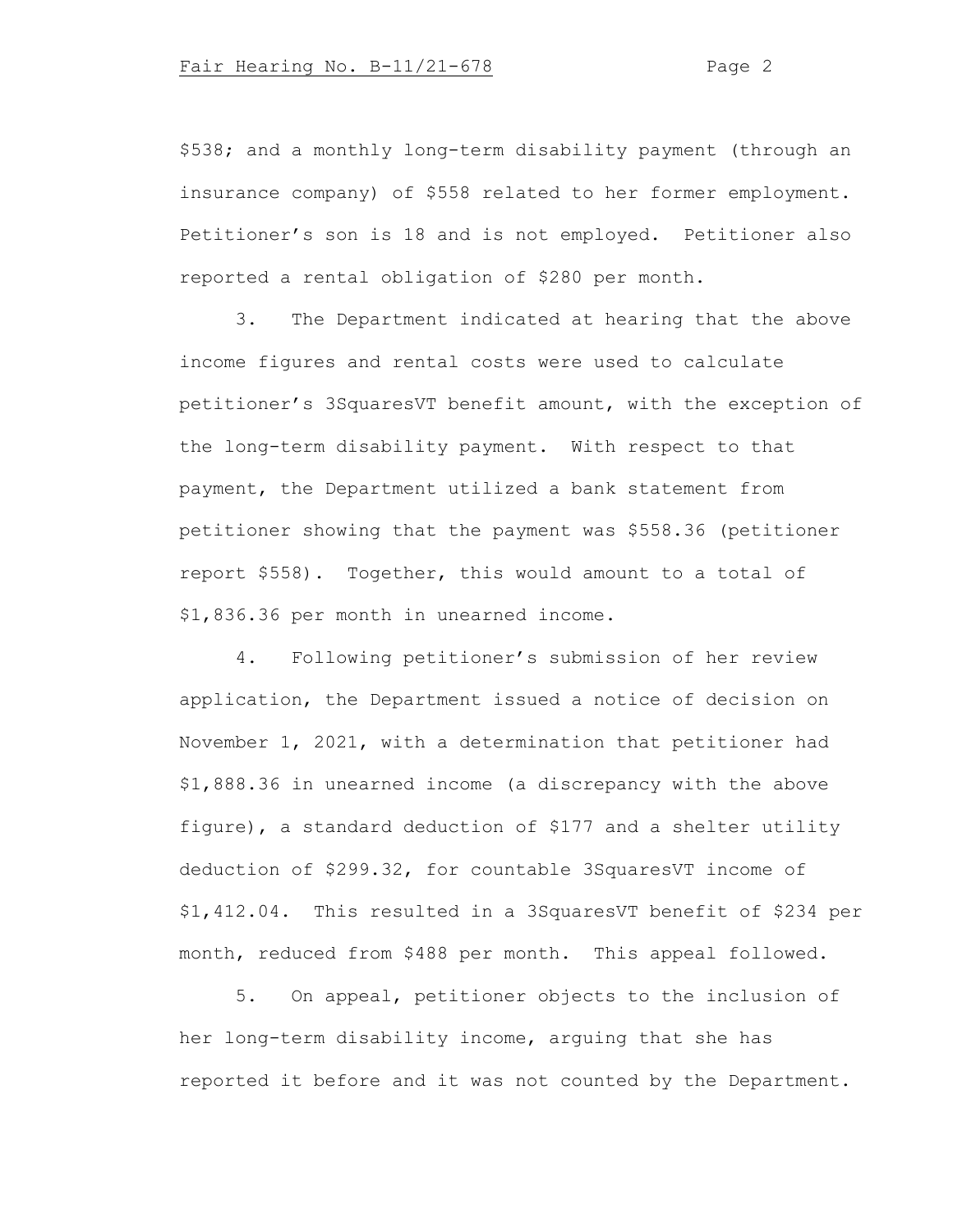The Department argues that, whether or not this income was counted previously, under the rules it is the type of income that is countable.

### ORDER

While the Department's inclusion of long-term disability payments in petitioner's income is appropriate, this matter is remanded back to the Department to review the discrepancy in the total income attributed to petitioner during the hearing, compared with the income figure relied upon in the Department's November 1, 2021, decision.

# REASONS

Review of the Department's determination is de novo. Because this appeal concerns a reduction of benefits, the Department has the burden of establishing by a preponderance of evidence that its determination is consistent with the applicable rules. Fair Hearing Rule 1000.3.0.4.

The 3SquaresVT program is designed "to help low-income persons and families stretch their food budget to put three healthy meals on the table every day." *See* 3SquaresVT Program Manual ("Manual"), Purpose. To meet this purpose and calculate benefit levels, the Department makes a determination of countable income and deductions under the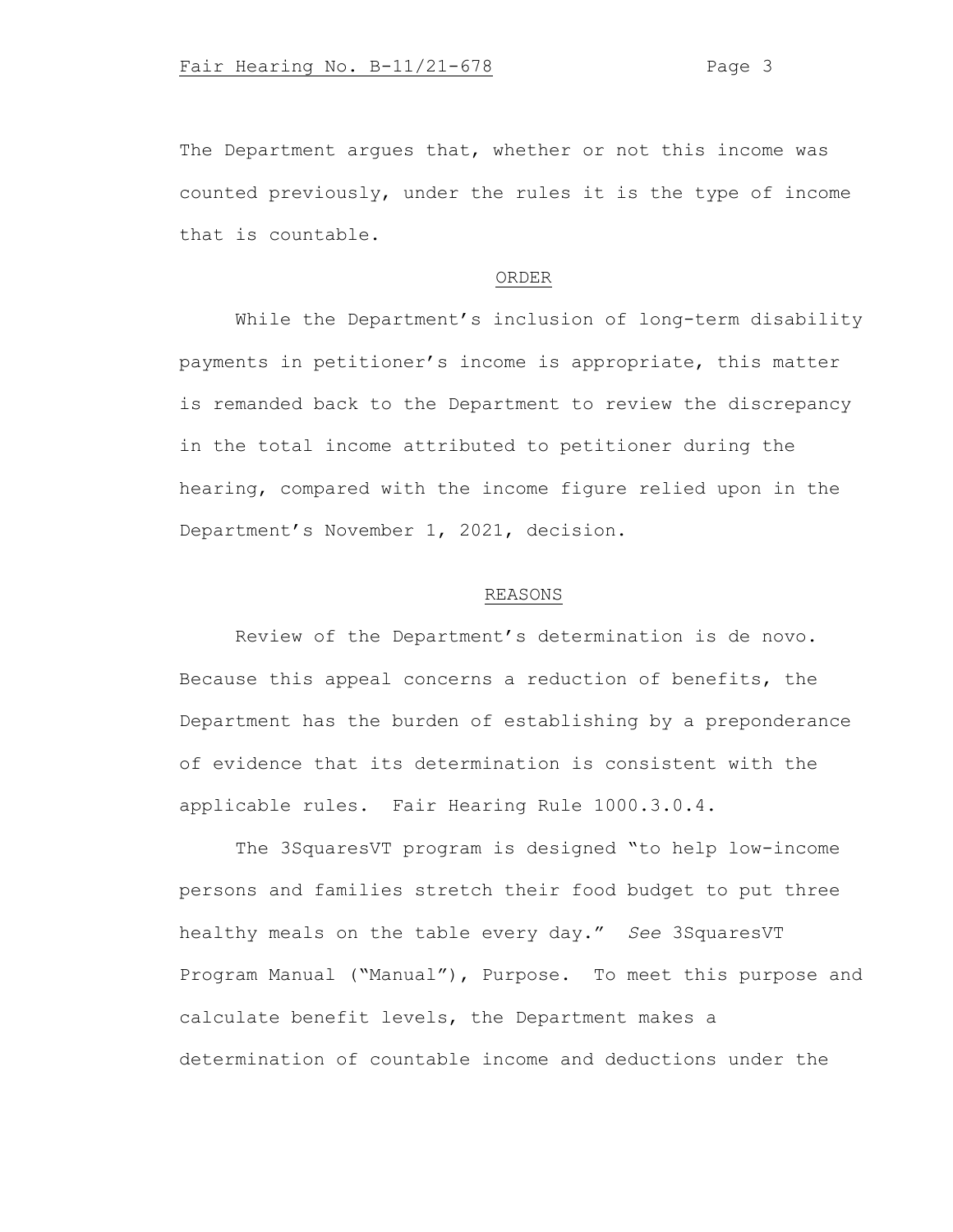rules. *See* Manual, Income and Determining Income and Deductions.

In determining eligibility, the Department first calculates gross household income, including all earned and unearned income. *See* Manual § 1500.1, Determination of Household Income. While petitioner objects to the inclusion of the long-term disability payments she receives, this is clearly considered a source of income under the rules. Manual, § [1](#page-3-0)500.2.23 [Disability Benefits].<sup>1</sup>

However, the income figures presented by the Department at hearing are not consistent with the total income amount used to calculate petitioner's 3SquaresVT benefit cited in the Department's November 1, 2021, decision. The income figures in evidence would result in a lower amount of monthly income, which could result in a higher 3SquaresVT benefit for petitioner. The Department reported at hearing that, currently, due to the Covid-19 public health emergency, the Department is providing a maximum benefit to all households eligible for a benefit at any level. Thus, there is no prejudice to either party to remand petitioner's appeal to the Department for further review of the income discrepancy.

<span id="page-3-0"></span> $1$  The payments made to petitioner were through an insurance company, not directly from her former employer and thus were properly counted as unearned income by the Department. *See id.*